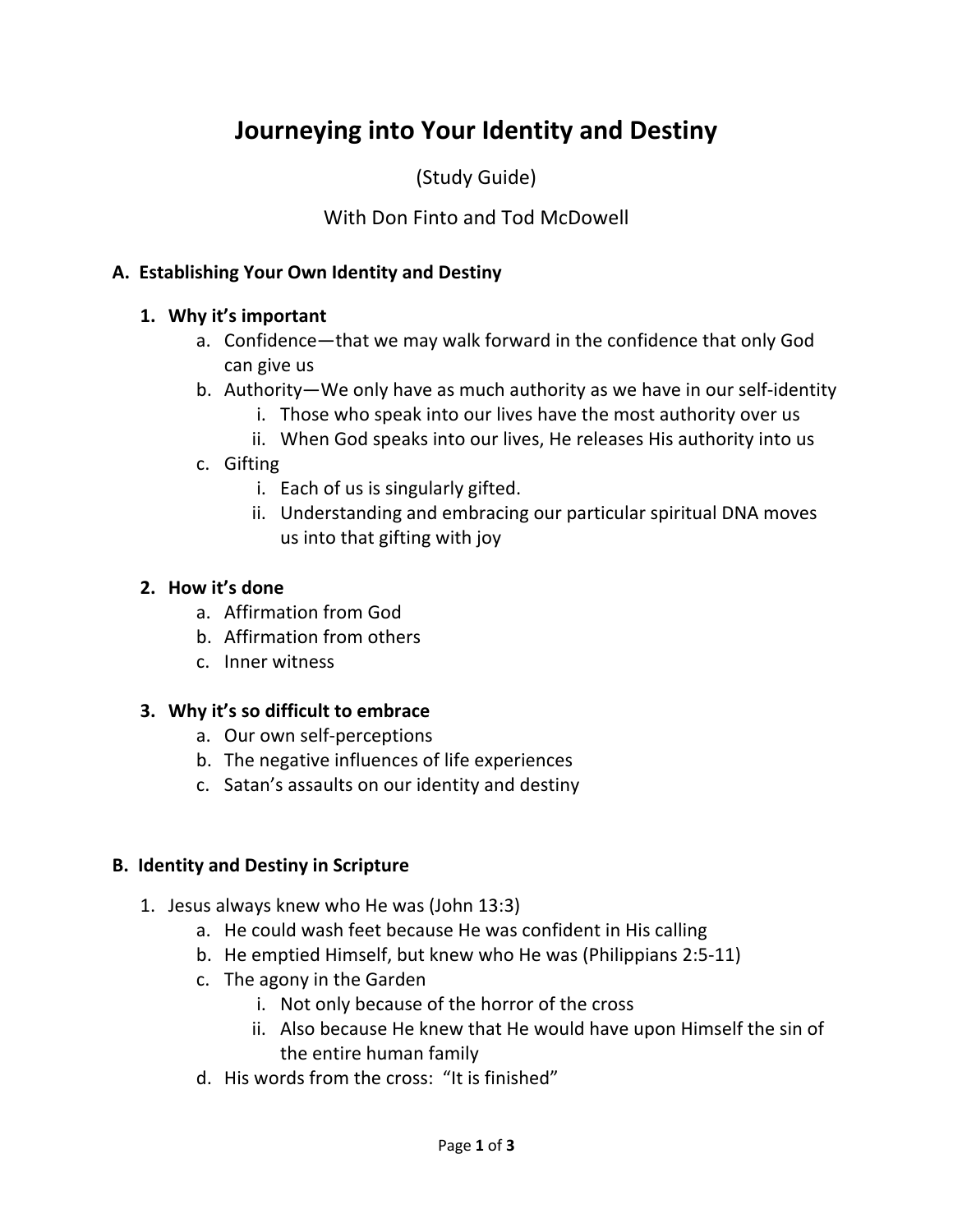- 2. David
	- a. At the end of his life, after all his failures, God called him "A man after My own heart" (Acts 13:22)
	- b. The psalms help us see into his heart
	- c. David "Perceived that he was king"
	- d. He "Fell asleep" when he had accomplished the work God had chosen for him to do (Acts 13:36)
- 3. Jesus did not choose the rabbis of His day for His closest friends, but those who would not have been considered to be the best leaders by those in His society
	- a. Fishermen
	- b. A tax collector
	- c. A political radical
	- d. Later Paul, who was trained as a rabbi under the most influential rabbi of his day, was called. Even though he always went to the synagogues to speak to his people, his specific calling was to the Gentiles.
	- e. Not many influential are called, but the called become qualified. (I Corinthians 1)

# **C. Forming Our Own Identity and Destiny Affirmations**

- 1. The use of life scriptures
- 2. Prophetic words spoken over us by gifted men and women of God
- 3. Our other father's blessing (in those rare cases where godly fathers spoke blessings over their children)
- 4. Other men and women of authority who have affirmed us in various life situations
- 5. Learning to stand against the assaults of the enemy
- 6. Forgiving all who have sinned against us
- 7. Writing our own identity/vision/destiny statements, memorizing them, and continuing to rehearse them to ourselves and others
- 8. Upgrading the vision statement as needed from time to time

## **D. Receiving Blessings Through the Prayers and Blessings of Scripture**

- 1. **The weary are meant to find rest** (Matthew 11:28-30)
- 2. **Our destiny is to become more and more like Jesus** (II Corinthians 3:18-20, Romans 8:29)